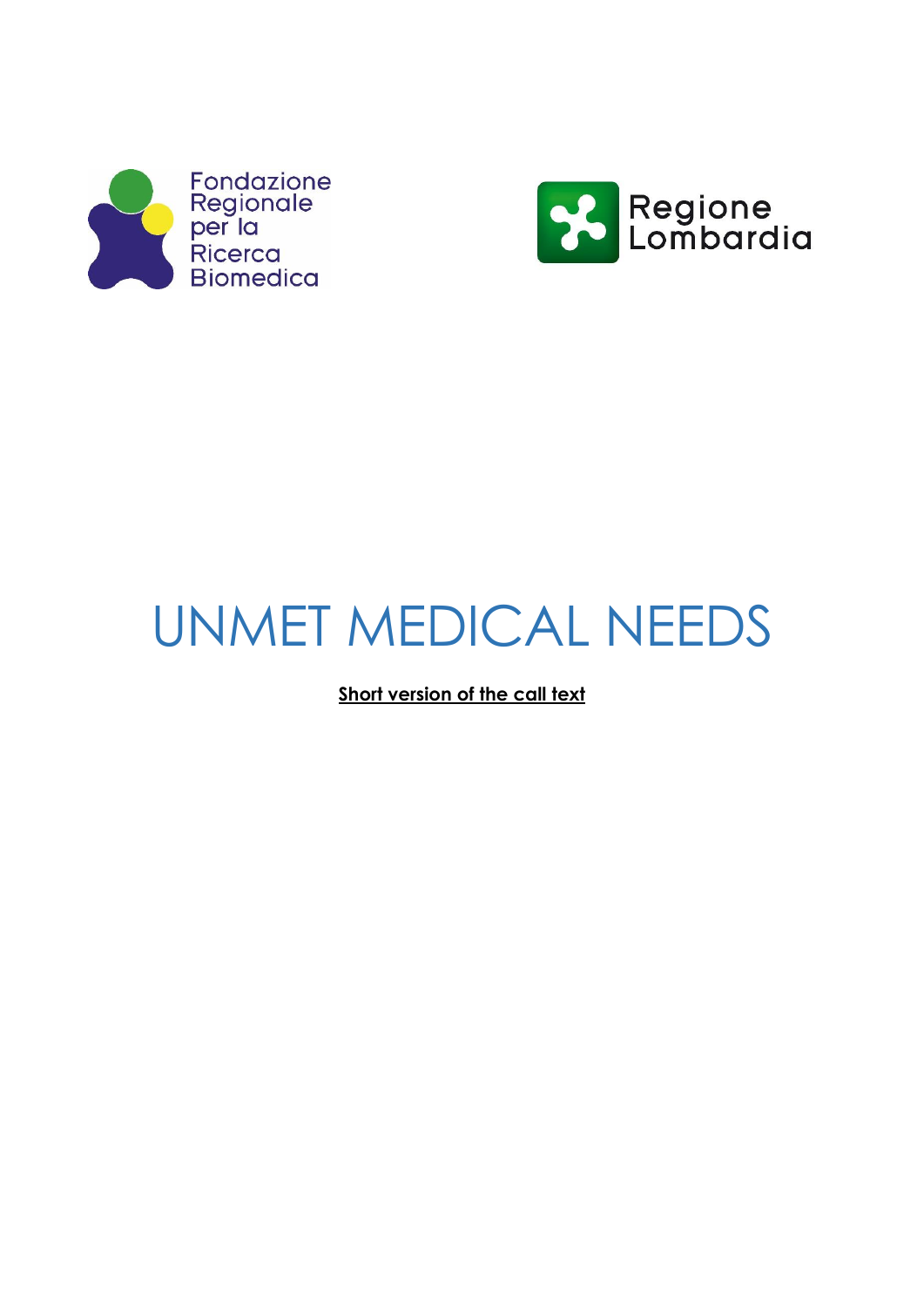

#### Summary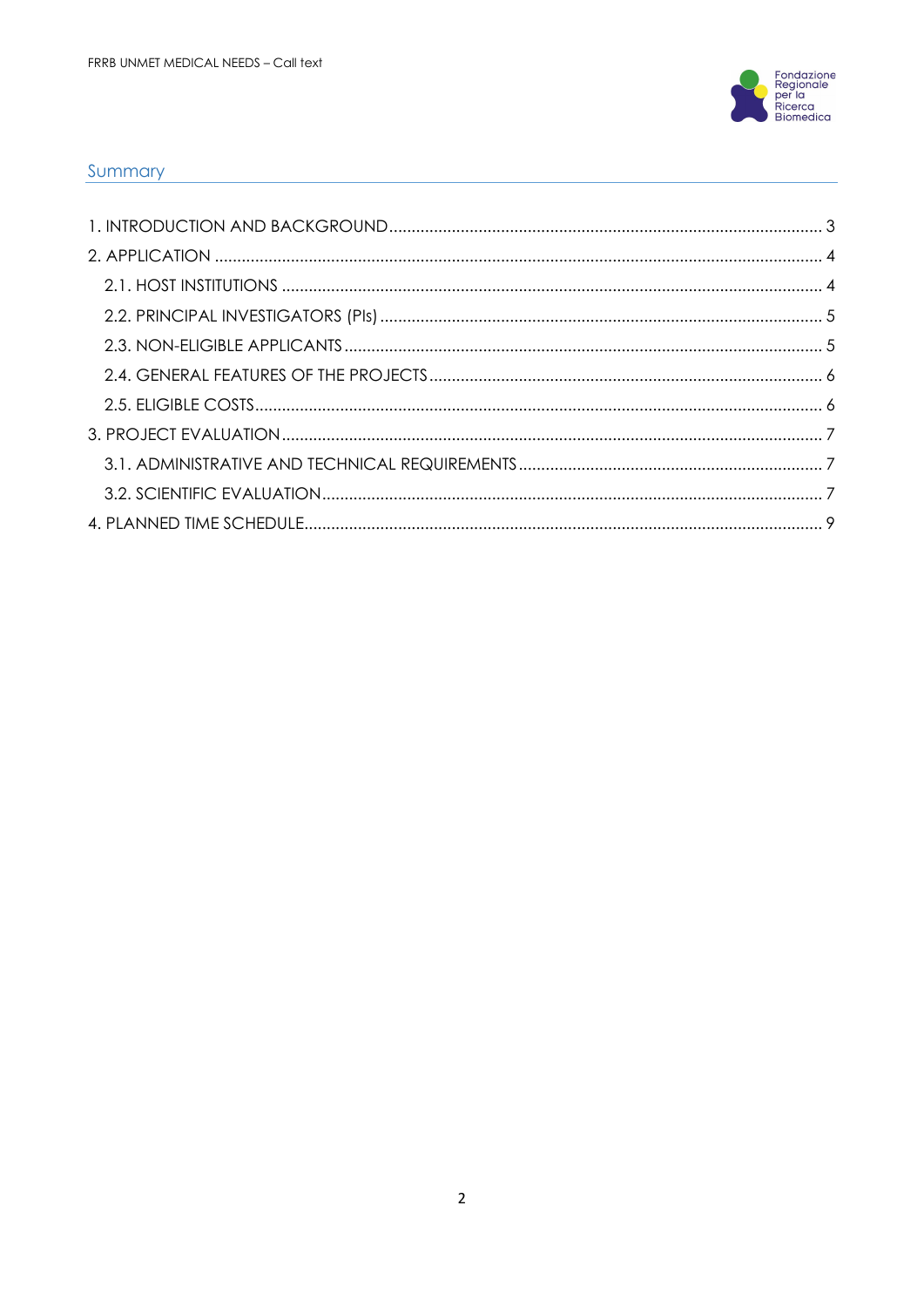

# <span id="page-2-0"></span>1. INTRODUCTION AND BACKGROUND

Fondazione Regionale per la Ricerca Biomedica (FRRB) is a non-for-profit organization founded by Lombardy Region in October 2011.

The mission of FRRB is to implement the research priorities identified by the Directorate General for Welfare and Healthcare of Lombardy Region.

Its goal is to promote progress, research, development and innovation in hospitals, universities and research centres focused on biomedical research and located in Lombardy Region.

FRRB aims to invest local and European resources in innovative basic and translational research projects to generate positive impact on the local healthcare eco-system and citizens, by promoting the implementation of Personalized Medicine approaches.

The aim of the call is to fund research projects targeting "*Unmet medical needs*".

Eligible projects must cover one of the following thematic areas:

### 1. CARDIOLOGY

Specific objectives:

- identification of the causes and characterization of the pathogenetic mechanisms of cardiogenic shock, both in the strictly cardiological context and in the causes of extra-cardiac shock;
- artificial intelligence applied to non-invasive coronary imaging for the identification of coronary plaques at risk of acute complications and causing acute coronary syndromes.

### 2. NEUROLOGY

Specific objectives:

- to clarify the role of inflammatory mechanisms in the neurodegeneration processes in diseases of the central and peripheral nervous systems;
- pharmacological and non-pharmacological therapeutic innovation in clinical neuroscience.

### 3. RARE CANCERS

Specific objective:

use of new therapeutic approaches for the treatment of rare cancers.

### 4. RARE DISEASES (*non-oncological ones*)

Specific objectives:

- development of disease-specific cell transplant treatments for rare diseases: feasibility, implementation and translation into clinical practice;
- perspectives for the development of innovative therapeutic approaches based on the rapid modelling of the effects of different gene mutations in rare diseases with phenotypic or genetic heterogeneity.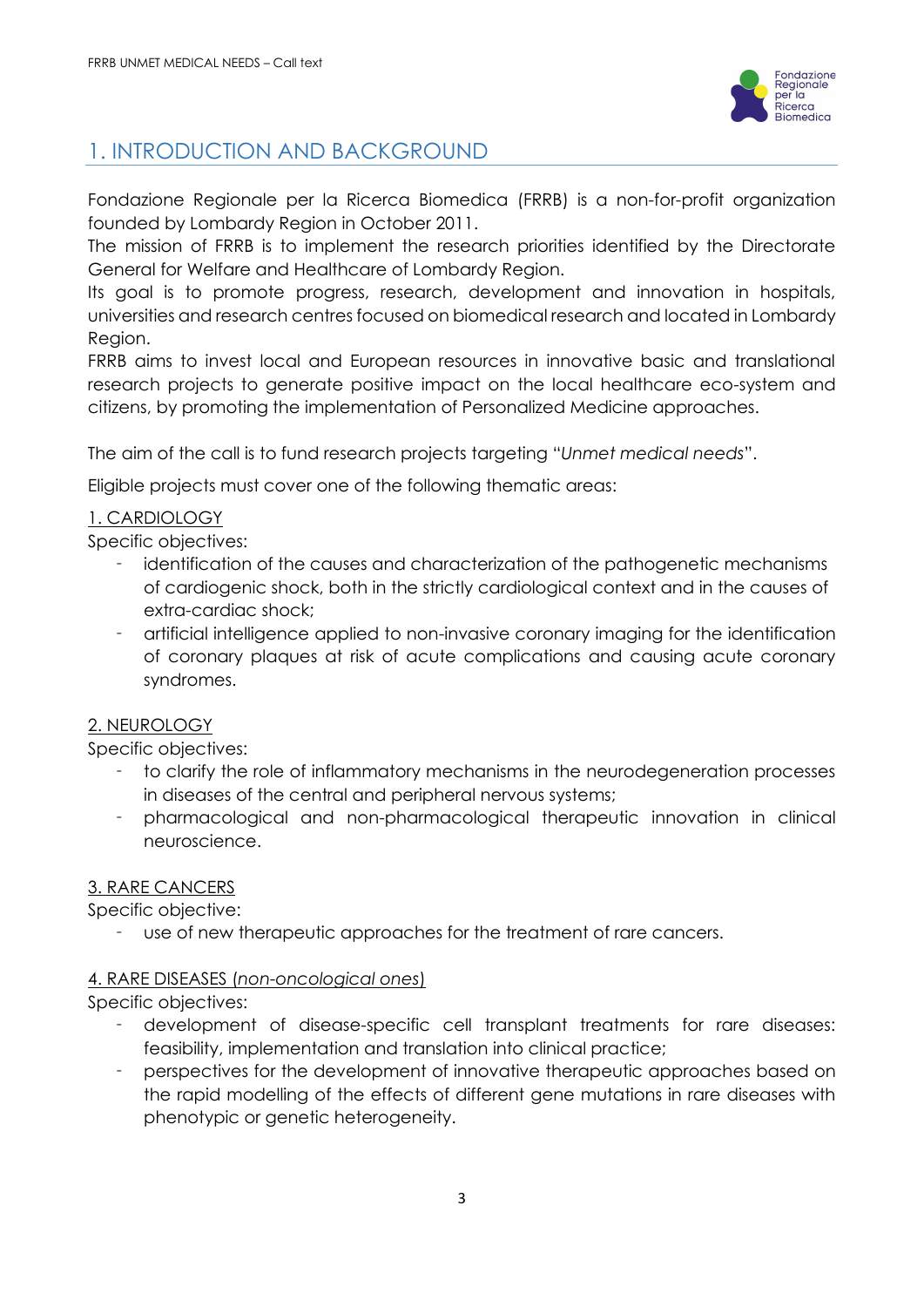

#### 5. ANTIMICROBIAL RESISTANCE

Specific objective:

 identification of molecules that enhance the activity of existing antibiotics and that allow to overcome the specific mechanisms of antibiotic resistance.

The research projects will have to fall into a context of Personalized Medicine, for which public involvement plays a key role. Therefore, the project proposals must include a "*Communication Plan*" addressed not only to the scientific community, but specifically to the lay public, as FRRB strongly wants to raise awareness on this issue.

The "*Communication Plan*" will have to describe the communication measures for promoting the project and its results, through scientific events (workshops, congresses, etc.) and open events addressed to a non-specialized public (open days with the involvement of patient associations, charity days, brochures, press releases, etc.).

This plan will be examined by FRRB, which asks to be actively involved in the planned project events, especially those dedicated to the lay public.

The research projects should explain how they will be aligned with the six fundamental principles of Responsible Research and Innovation (RRI) established by the European Commission: *governance, public engagement, open access, gender, ethics, and science education.* 

FRRB is a funding agency that promotes and encourages the participation of female researchers in projects proposals.

For this reason, FRRB pays particular attention to gender aspects, which have to be emphasized by the consortium in the project proposal; each Partner will be asked to answer to specific questions on this issue and to upload their "*Gender Equality Plan* (GEP)" (if present).

# <span id="page-3-0"></span>2. APPLICATION

# <span id="page-3-1"></span>2.1. HOST INSTITUTIONS

- o The call is open to **consortia** of applicants belonging to one of the following categories:
	- public or private I.R.C.C.S. (Italian Scientific Institutes for Health Research and Health Care)
	- Public health care providers (ASST)
	- Agenzie di Tutela della Salute Health Protection Agency (ATS)
	- Azienda Regionale Emergenza Urgenza Regional Emergency Service Company (AREU)
	- Public or private research organizations
	- Universities.
- o The eligible partners of the call must **be located in Lombardy** or declare, at the time of the application, that they will open an operational headquarter within the territory of Lombardy Region.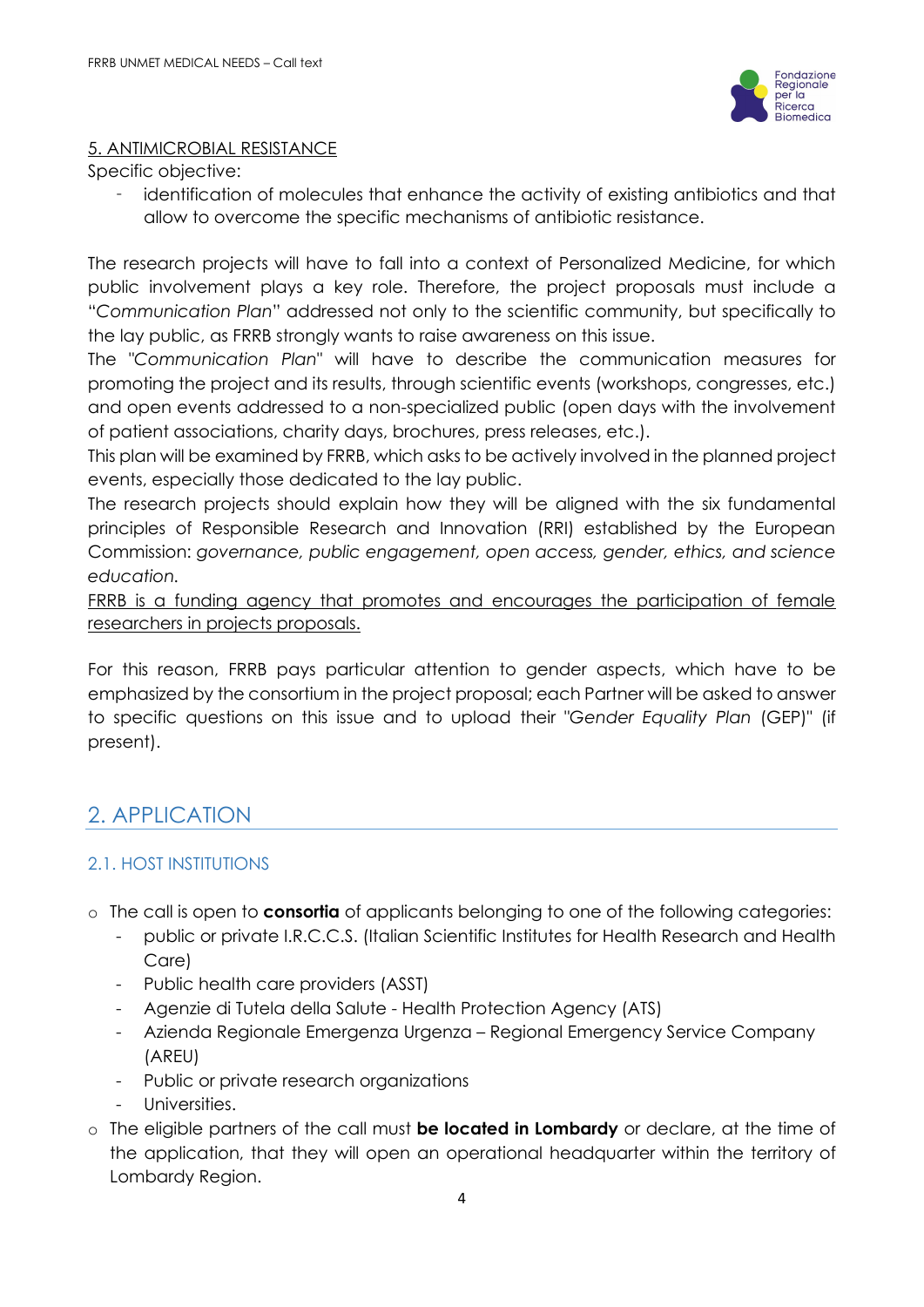

- o The call is addressed to networks from **two to four** organisations belonging to one of the categories listed above.
- o The **coordinator** of the consortium MUST be one of the following organisations: public or private I.R.C.C.S., public health care provider (ASST), Agenzie di Tutela della Salute - Health protection agency (ATS) or Azienda Regionale Emergenza Urgenza – Regional Emergency Service Company (AREU).
- o Each consortium MUST include **one female Principal Investigator** (PI). If missing, the consortium will not be considered eligible and will be automatically excluded from the call.
- o Each partner MUST declare a budget of **at least 15%** of the total budget cost of the project.
- o Each consortium MUST sign a preliminary **agreement** to be drafted according to the template provided by FRRB and which MUST be included in the proposal.
- o Each organization (Host Institution) will be allowed to submit **only one application as coordinator.** No limits are foreseen for the participation in multiple applications as project partner.

# <span id="page-4-0"></span>2.2. PRINCIPAL INVESTIGATORS (PIs)

Each consortium MUST include, **at least, one female PI**. This requirement MUST be kept for the whole project duration. In case of female PIs in a percentage higher than 50%, or presence of PIs under 40 years old<sup>1</sup>, the consortium will receive an additional bonus in the evaluation process (see following Paragraph 3.2). Eligibility extensions are admitted (see footnote for details2).

# <span id="page-4-1"></span>2.3. NON-ELIGIBLE APPLICANTS

Enterprises and for-profit Organisations are NOT eligible.

The funding from FRRB is of public nature and it is then addressed to non-economic activities<sup>3</sup> .

A PI cannot simultaneously hold more than one FRRB active grant.

The PI of an ongoing project, previously funded by FRRB (in response to a regional or European call), cannot apply to this call unless their project is closed before the deadline for the UNMET MEDICAL NEEDS proposal submission.

A project is considered closed when both the final financial and scientific reports have been sent to FRRB.

This rule applies only to PIs (grant holders), not to their team members.

<sup>&</sup>lt;sup>1</sup> This criteria is calculated as follows: the PI must be under 40 years old at the time of the call deadline ie. February 3rd 2021.

<sup>&</sup>lt;sup>2</sup> - Maternity leave: 18 months for each child born;

<sup>-</sup> Paternity: actual period of paternity leave taken for each child born;

<sup>-</sup> Long-term illness (over 90 days): the effective amount of leave taken for health reasons.

Any declared extension MUST be documented at the time of the application.

<sup>3</sup> See for reference Art. 2.1.1 (from 18 to 19) of the Communication from the European Commission "*Framework for State aid for research and development and innovation*" (2014/C 198/01).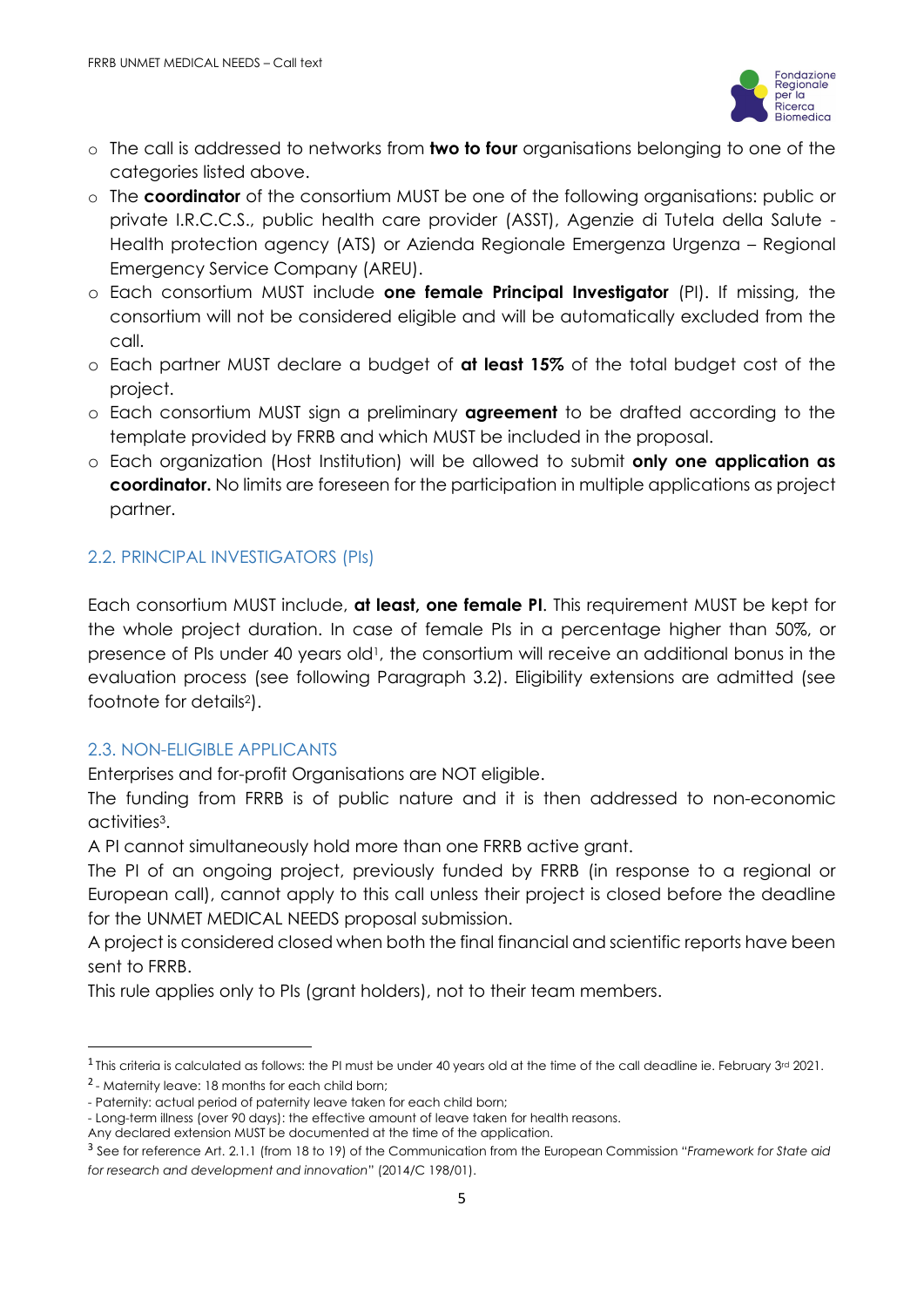

## <span id="page-5-0"></span>2.4. GENERAL FEATURES OF THE PROJECTS

Each project MUST have the following characteristics:

- develop one of the scientific thematic areas illustrated in paragraph 1;
- be innovative and demonstrate to have characteristics of transferability to the Public Health System;
- a total maximum budget of **€ 1.250.000,00;**
- a fixed total duration of **36 months**.

The total budget of the call "UNMET MEDICAL NEEDS" is of **€ 14.429.465,14.**

The **portability** of the funding is NOT ADMITTED. In case, for any reason, one of the Principal Investigators will be unable to lead the project, the Host Institution MUST promptly identify a new PI with the same characteristics who could carry on the scientific activities.

The UNMET MEDICAL NEEDS is a one-stage call for proposals.

The proposals must be received via "*Bandi online*", the electronic submission system of Lombardy Region (**[http://www.bandi.regione.lombardia.it\)](http://www.bandi.regione.lombardia.it/)** no later than **3rd February, 2022 at 5:00 p.m.**

The proposals must be written in English, must follow the template form in terms of overall size and section page and character limits, and must strictly adhere to the "*Guidelines for project submission" (Guida alla presentazione del progetto)*.

The proposal form and all the official documents compulsory for the submission can be downloaded from the FRRB website at the following link: **[https://www.frrb.it/it/bando](https://www.frrb.it/it/bando-unmet-medical-needs)[unmet-medical-needs.](https://www.frrb.it/it/bando-unmet-medical-needs)**

Proposals that do not use the respective templates will be automatically declared ineligible.

# <span id="page-5-1"></span>2.5. ELIGIBLE COSTS

According to the call text the eligible **direct costs** are:

- Personnel costs (for public IRCCS and ASST, only staff recruited specifically for the project will be considered eligible for funding)
- Travel costs: max 5% of the total costs requested by every single partner
- Consumables: materials and supplies
- Equipment (on hire or eligible amortisation rate): max 20% of the total costs requested by every single partner
- Subcontracting costs: max 20% of the total costs requested by every single partner. FRRB will require the submission of a financial audit certificate together with the final financial report. This cost MUST be included under the "*Subcontracting cost*" category and will be eligible up to a maximum of  $\epsilon$  8.000,00 per single partner.
- Other direct costs: this cost category will include publication costs, animal purchase, maintenance and breeding, software (eligible only if well justified).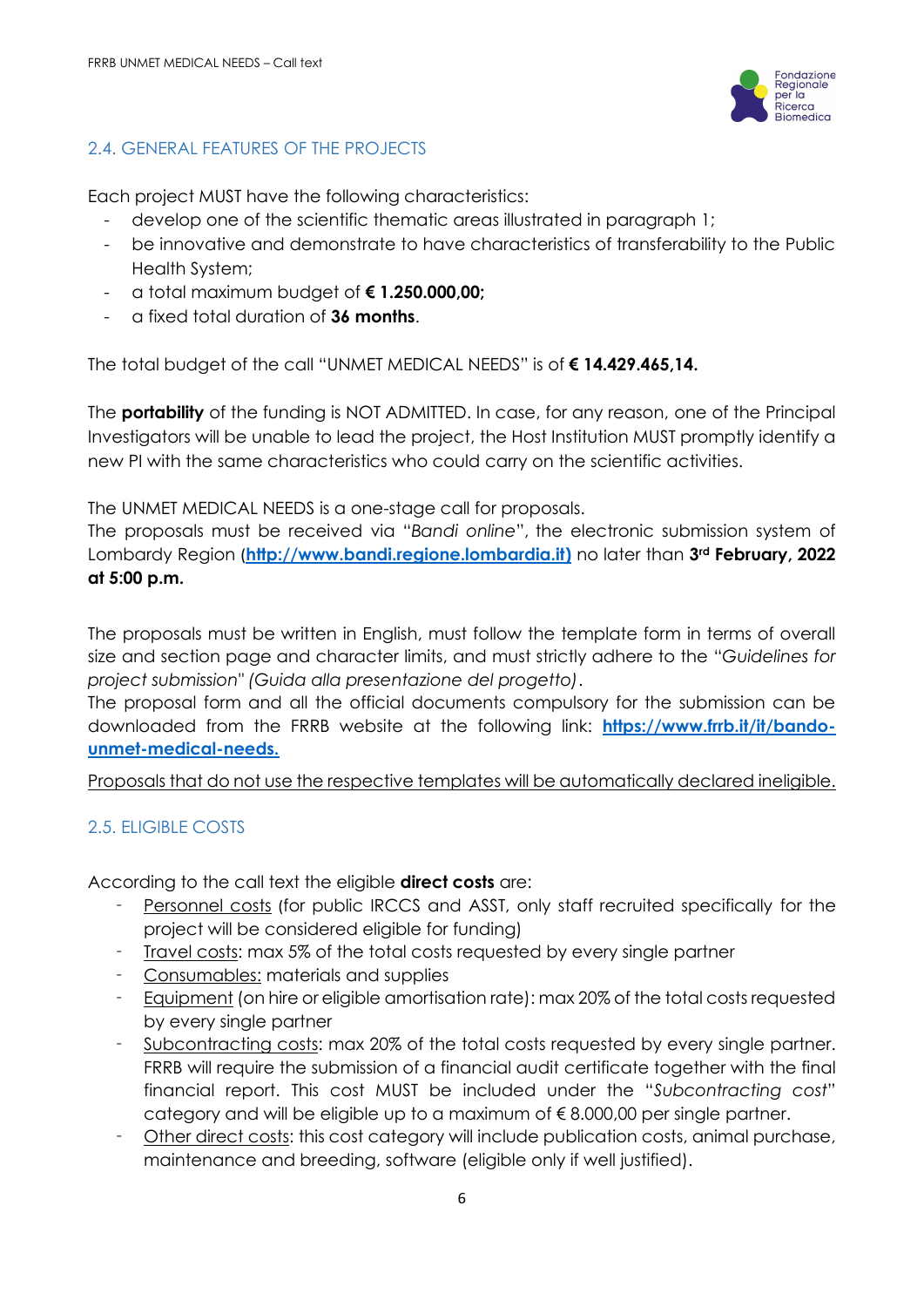

FRRB allows a flat rate of indirect costs (overheads) calculated as 20% of all the direct costs (subcontracting costs excluded).

Only costs generated over the lifetime of the project will be considered eligible

For more information on the cost categories and the related admitted percentages please read the document "*Linee guida per la rendicontazione delle spese ammissibili*" published on FRRB institutional web site (**<https://www.frrb.it/it/bando-unmet-medical-needs>**).

# <span id="page-6-0"></span>3. PROJECT EVALUATION

### <span id="page-6-1"></span>3.1. ADMINISTRATIVE AND TECHNICAL REQUIREMENTS

The staff of FRRB will perform an eligibility formal check of the received proposals from an administrative point of view to ensure that they meet the call's formal criteria.

## <span id="page-6-2"></span>3.2. SCIENTIFIC EVALUATION

Projects passing the eligibility formal check will proceed with the Scientific Evaluation. The scientific evaluation will involve two distinct boards:

- An international group of experts, generally defined as "*referees*", who will perform a scientific evaluation from remote (three experts per project).
- A panel of experts, defined as "*Scientific Committee*", composed of a minimum of three experts chosen among those who performed the remote evaluation of proposals, who will evaluate projects in a comparative way during a plenary session, called "*Consensus Meeting*". The meeting will be moderated by a Chair Person with proven expertise in conducting comparative evaluations of projects in different disciplinary areas. The Committee will carry out the final evaluation of the best selected projects.

The call aims to fund **the best two projects per thematic area**. In case of absence of projects of adequate quality within a specific area, the residual endowment will be transferred to other areas, choosing from the projects positioned higher in the ranking list.

The scientific evaluation will take into account both the content of proposals and the financial plan.

The reviewers will perform the assessment of the proposal and complete a written evaluation form with scores and comments for each of the following criteria:

| <b>EXCELLENCE</b>                                                                                                                        | <b>Maximum</b><br>score<br>15 |
|------------------------------------------------------------------------------------------------------------------------------------------|-------------------------------|
| Clarity and relevance of the illustrated objectives                                                                                      | $(0-5)$                       |
| Soundness of the hypothesis and of the preliminary data, appropriateness and<br>feasibility of the methodology, ethical aspects included | $(0-5)$                       |
| Quality of the PIs and their research teams                                                                                              | $(0-5)$                       |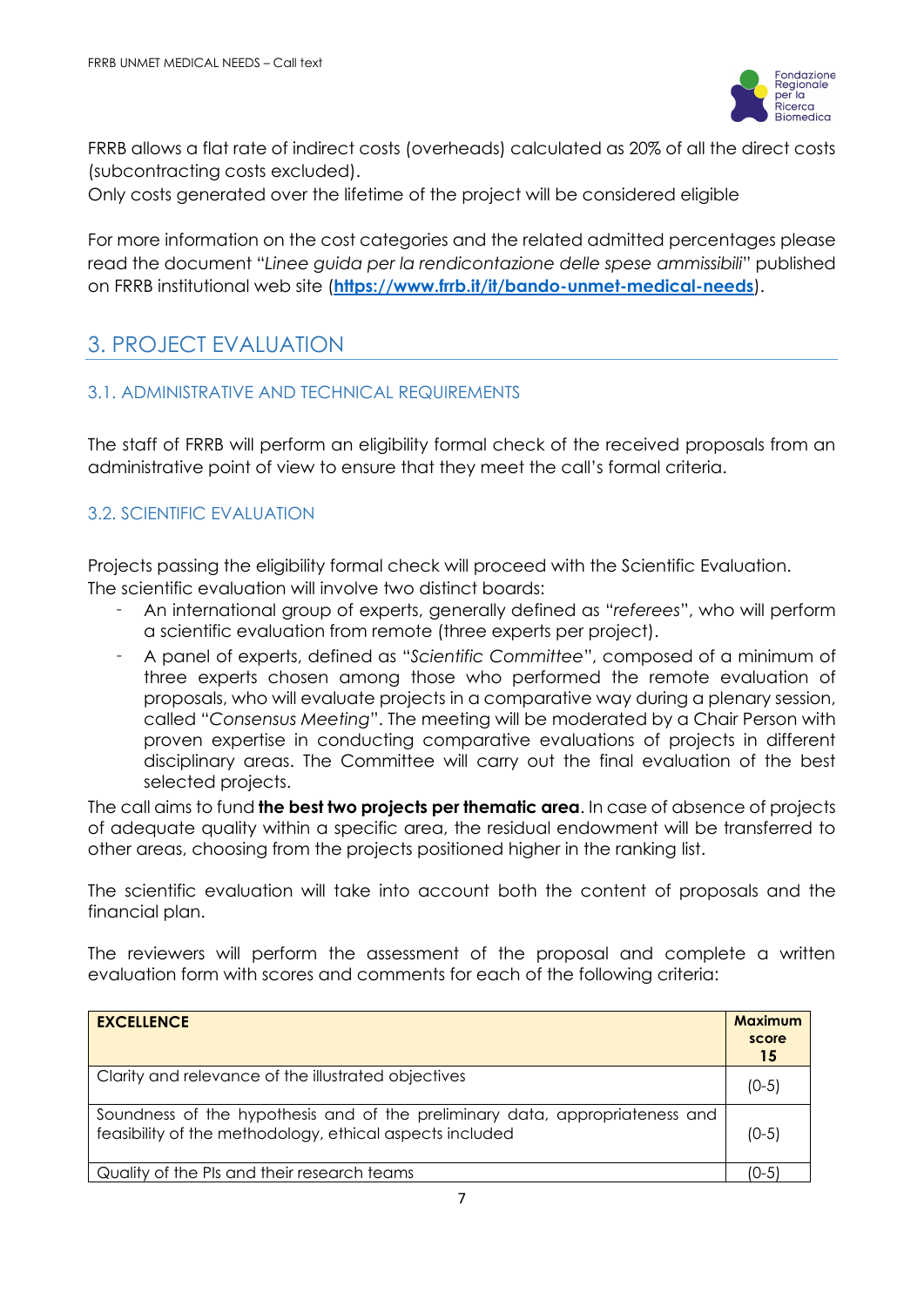

| <b>IMPACT</b>                                                                                                                                                                                                                   | <b>Maximum</b><br>score<br>10 |
|---------------------------------------------------------------------------------------------------------------------------------------------------------------------------------------------------------------------------------|-------------------------------|
| Advancement beyond the state-of-the-art                                                                                                                                                                                         | $(0-5)$                       |
| Quality of the proposal in terms of:<br>Dissemination and sharing of results to the scientific community<br>2. Dissemination of results to the lay public<br>3. Description of Responsible Research Innovation (RRI) principles | $(0-5)$                       |
| <b>QUALITY AND EFFICIENCY</b>                                                                                                                                                                                                   | <b>Maximum</b><br>score<br>20 |
| Quality and efficiency of the workplan, of the resources allocated to work<br>packages in line with the project objectives                                                                                                      | $(0-5)$                       |
| Appropriateness of the technical and management structures                                                                                                                                                                      | $(0-5)$                       |
| Quality of the research consortium (scientific coordinator and partners)                                                                                                                                                        | $(0-5)$                       |
| Appropriateness of the distribution of objectives to partners, including a feasibility<br>analysis of each work package compared to every single partner expertise                                                              | (0-5)                         |

The maximum score that can be reached is **45 points,** given by the sum of the scores of the individual sub-categories listed in the table.

In order to be admitted to the Consensus Meeting (plenary session), the proposals must receive a total score at least equal to **33 (threshold).**

Additional bonuses can be awarded during the eligibility check, up to a maximum of **5 points,** according to the following criteria:

| <b>BONUSES</b>                                                                                                         | <b>Maximum</b><br>score 5 |
|------------------------------------------------------------------------------------------------------------------------|---------------------------|
| Number of partners located in different provinces of Lombardy<br>(operational headquarter) $(≥ 3$ provinces = 1 point) | 0-1                       |
| At least one Principal Investigator Under 40 inside the consortium                                                     | $O-1$                     |
| Number of female Principal Investigators in the consortium > 50%                                                       | $O-1$                     |
| Consortium including simultaneously one I.R.C.C.S., one ASST and one<br>University/research organisation               | $O-1$                     |
| At least one Principal Investigator inside the consortium who has been<br>awarded an ERC Grant                         | $0 - 1$                   |

At the end of the remote evaluation, a provisional ranking list will be drafted and transmitted to the Scientific Committee for the final evaluation in the Consensus Meeting.

The Scientific Committee will have the possibility to assign up to a maximum of **10 additional points** to each proposal (in addition to the score assigned by the referees and to any